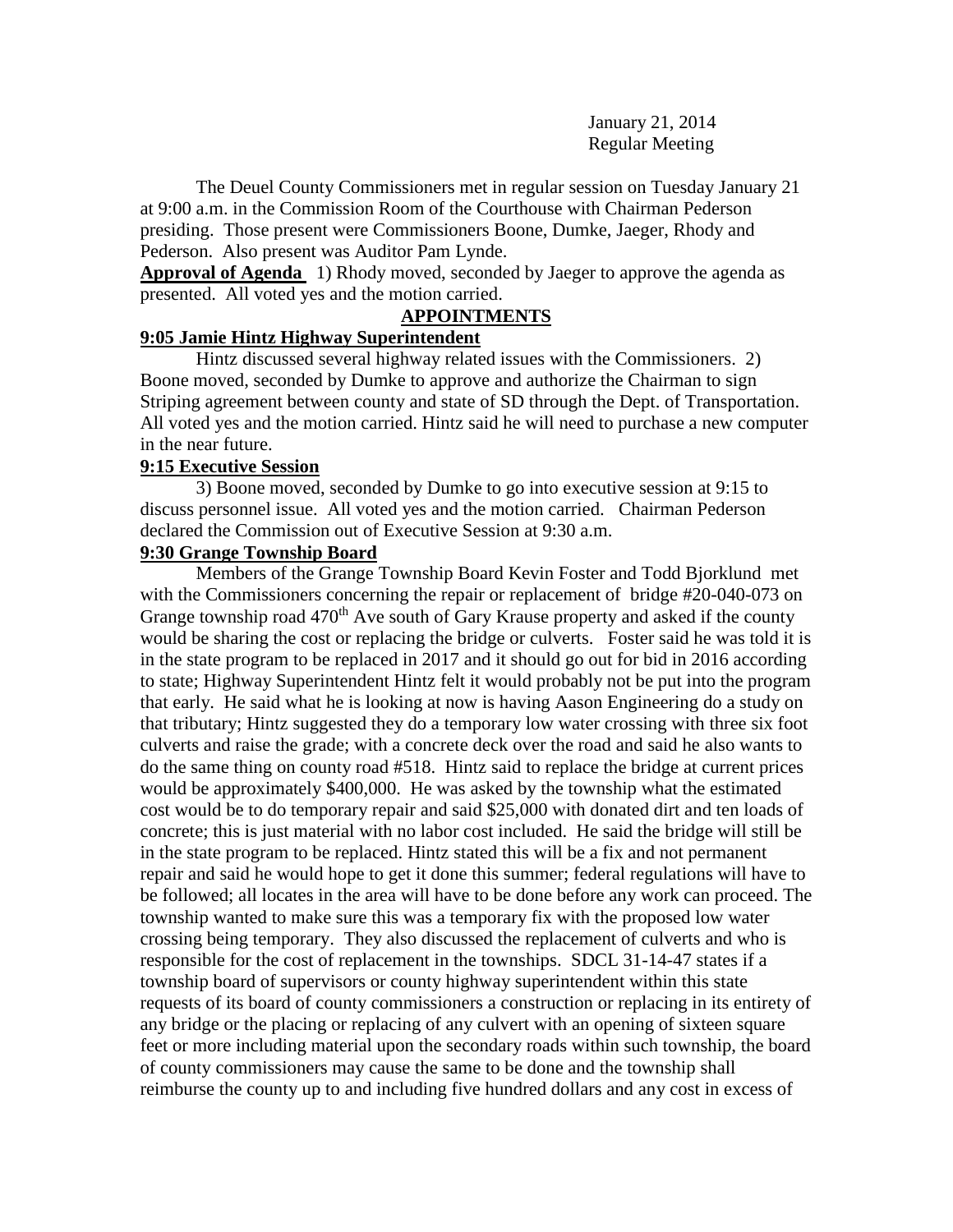five hundred dollars shall be paid by the county. This law states the county may contribute or cause the replacement to be done. Hintz said we have 16 townships and asked how we divide what we do every year and said the county needs to get more reimbursement for work the county has done. The township requested something in writing as to what the policy will be; it was discussed at the county and township meetings last spring and will be discussed again this year. The possibility of doing three or four repairs per year was also discussed.

## **10:15 Davita Atyeo 4-H Advisor**

Atyeo met with the Commissioners and gave a quarterly report of activities of the 4-H Extension Office and reported on travel and other items. 4) Dumke moved, seconded by Jaeger to hire Deb Lessman as summer assistant in Extension Office from the first week in June until Aug. 1. All voted yes and the motion carried. Atyeo said she will be attending DDN training on Thurs and Fri. in Watertown. She also talked about the possibility of starting a garden plot this spring and will be looking for anything available in Clear Lake or surrounding area to start the project. She also requested that the laptop purchased in 2008 be replaced and will get quotes for a new computer.

## **10:30 Karla Trautman-SDSU Extension**

Trautman and Donna Bittiker 4-H Field Operations Associate met with the Commissioners to discuss the 4-H program in Deuel County and part time 4-H Advisor position in the county. Trautman stated they don't have an opportunity to open this to a full time position at this time but the possibility of the county contributing more towards the position is an option that can be explored. Trautman was also asked about the advisory board that is to replace the extension board for the county and said a new advisory board will be created. The required audits of 4-H clubs were discussed and Trautman stated that every year some type of reporting will have to be done by each 4-H club as part of the policy revision.

## **11:00 Jodi Theisen –Building Permits 2013**

Theisen presented the recommended fees for various permits. Theisen also presented the Zoning & Building Permit Fee schedule for 2014 and recommended a change to the variance fee for shelter belts to \$100 and shelter belt permit fee to zero as recommended by the Zoning Board. She also requested the purchase of a new camera for the Zoning Office. 5) Jaeger moved, seconded by Boone to adopt Resolution 14-02 A Resolution to Adopt Deuel County Zoning and Building Permit Fees. All voted yes and the motion carried.

## **RESOLUTION #14-02**

# **A Resolution to Adopt Deuel County Zoning and Building Permit Fees**

WHEREAS, The Board of Deuel County Commissioners, as a part of the Deuel County Zoning Ordinance may establish fees for various permits, variances and special exceptions;

NOW THERFORE BE IT RESOLVED THAT the following permit fee schedule is adopted by the Deuel County Commissioners and becomes a part of Ordinance B2004- 01.

## **Deuel County Zoning & Building Permit Fees**

| Residential Structures Including Mobile Homes -------        | \$.05 per square foot |
|--------------------------------------------------------------|-----------------------|
|                                                              | \$.03 per square foot |
| Additional with attached garage ---------------------------- | \$.03 per square foot |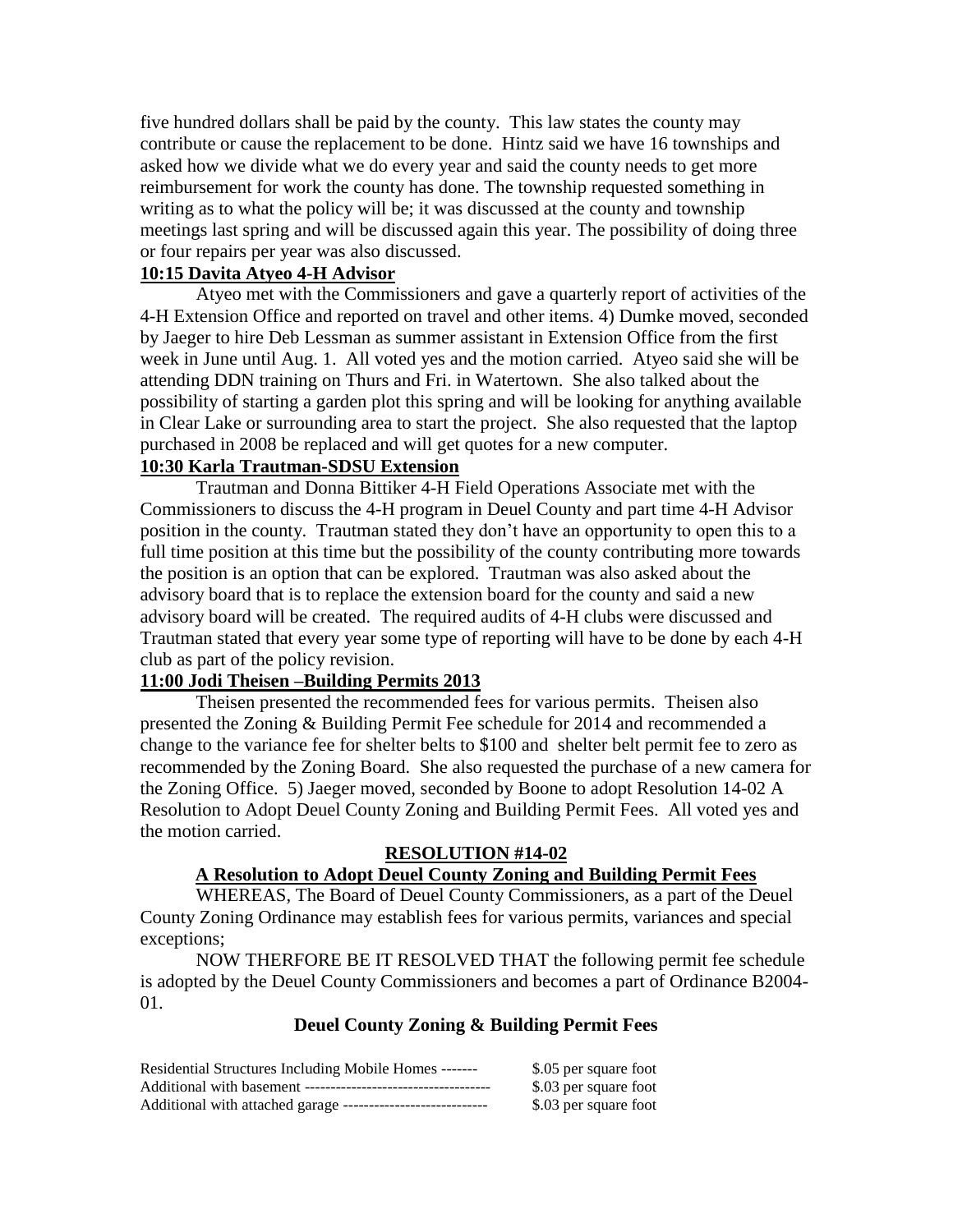|                                                                | \$25 plus \$.03 per square foot                 |
|----------------------------------------------------------------|-------------------------------------------------|
|                                                                | over 150 square feet                            |
|                                                                | \$25 plus \$.03 per square foot                 |
|                                                                | over 2400 square feet                           |
|                                                                | \$25 (New or moved)                             |
|                                                                | \$.04 per square foot                           |
|                                                                | \$200                                           |
|                                                                | \$200                                           |
|                                                                | \$100                                           |
| Lake Park District Grading Permit -----------------------      | \$50                                            |
|                                                                | \$25                                            |
| Lake Park Landscaping Permit ---------------------------       | \$25                                            |
| Fireworks permits, short term -------------------------------  | \$25                                            |
| Fireworks permits, long term --------------------------------- | \$250                                           |
| Concentrated animal feeding operations ---------------         | \$1500 - Class A                                |
| (doesn't include Special Exception fee)                        | \$1300 - Class B                                |
| (held separate from regular meeting)                           | \$900 - Class C&D                               |
|                                                                | \$1/\$1,000 Est. Construction Cost, incl. labor |
|                                                                | \$200                                           |
|                                                                | \$500                                           |
| Moving building off, Land Reclamation Deposit ------           | \$1000                                          |
|                                                                | \$0                                             |
| Ag Easement for new home, Register of Deeds------              | \$10                                            |
| Final Plat, Register of Deeds ------------------------------   | \$10 map, plus \$5 for each page                |
|                                                                | \$25, plus \$5 per lot in a Subdivision         |
|                                                                | Double the Permit Fees                          |
|                                                                |                                                 |

Dated this 21nd day of January, 2014

. \_\_\_\_\_\_\_\_\_\_\_\_\_\_\_\_\_\_\_\_\_\_\_\_\_\_\_\_\_\_\_\_\_ Chairman

ATTEST:

#### \_\_\_\_\_\_\_\_\_\_\_\_\_\_\_\_\_\_\_\_\_\_\_\_\_\_\_\_\_\_\_ Pam L. Lynde, County Auditor **11:30 Casey Mette Drainage Officer**

Mette met with the Commissioners to discuss possible hours worked as the Drainage Officer. It was decided to have hours in the Auditor's Office on Monday and Wednesday from 8 a.m. to 12:00 noon for Drainage Officer and drainage permitting application process with these hours to begin February 1.

## **NEW BUSINESS**

#### **Warrants**

6) Dumke moved, seconded by Rhody to approve warrants paid early. All voted yes and the motion carried. DNB Nat'l Bank \$20700.28 Semi annual Payment for Heat/Cooling Upgrade; Ottertail Power 1284.16 Utility; AT&T 157.40 EM Cell Phone; Johnson Controls 144.08 Excise Tax on Maintenance Contract; Century Link 411.06 - 911 Trunk Lines.

## **Police Contracts Cities of Goodwin, Clear Lake, Gary & Brandt**

7) Jaeger moved, seconded by Boone to approve and sign the police contracts with the Cities of Goodwin, Clear Lake, Gary and Brandt for 2014. All voted yes and the motion carried.